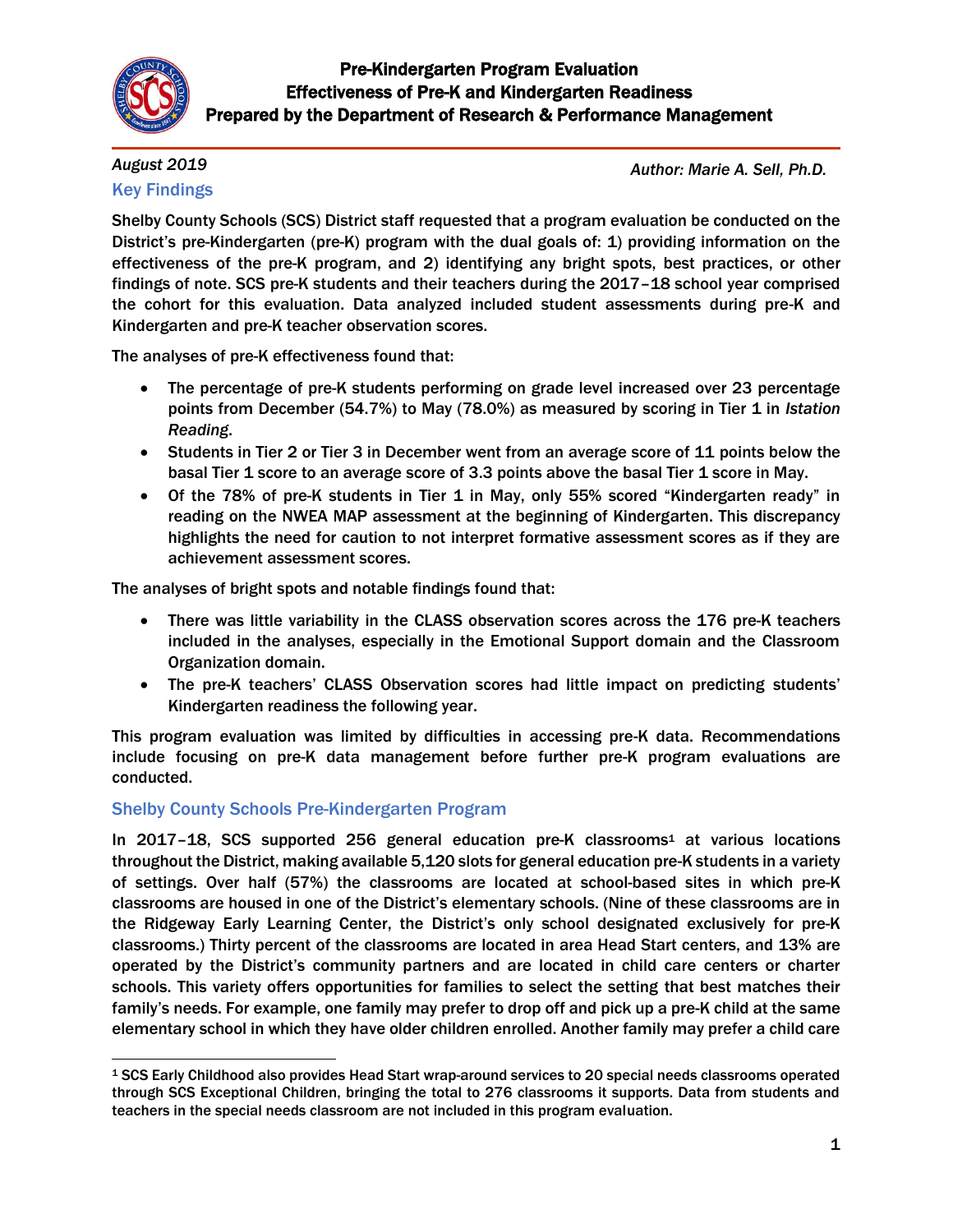

setting so they can couple the pre-K classroom experience with before- or after-school care in the same facility.

Despite the different settings for pre-K classrooms, the services provided to the students and families are relatively uniform. The length of the school day is the same for all classrooms. All classrooms follow the same pre-K curriculum: *Big Day for Pre-K.<sup>i</sup>* Each classroom has a teacher and a teacher's assistant. Teachers in school-based sites and at community partner sites must hold a Tennessee teacher license in early childhood education. Teachers at Head Start sites are not required to be licensed, but must have at least a Bachelor's degree in early childhood. Additionally, all sites use the same assessments to evaluate students and require teachers to be observed using the same observation tool. Given the consistency in student experiences across the various classroom settings, all analyses in this evaluation report examine the District's pre-K program overall.

The focus of this program evaluation is to examine the effectiveness of the District's pre-K program and to identify bright spots, best practices, or other notable findings. Of particular interest is to examine links between pre-K participation and students' academic readiness for Kindergarten.

### Data Analyzed in Program Evaluation

To examine the first question about the effectiveness of the pre-K program, two sets of student data were analyzed: *Istation Reading* scores from pre-K and NWEA Measures of Academic Progress (NWEA MAP)ii scores from the beginning of Kindergarten. Istation is a computer-adaptive formative assessment that is administered to SCS pre-K students three times per year. Based on test scores, students are categorized into one of three instructional tiers. Tier 1 students are considered to be "performing on grade level." Tier 2 students are those who "are performing moderately below grade level and in need of intervention," while Tier 3 students "are performing seriously below grade level and in need of intensive intervention."iii The assessment considers the time of year when categorizing students' scores. That is, students must show more early literacy mastery as the year progresses to stay in the same tier as at the beginning of the year. Students who demonstrate more growth across the year could move up tier levels. Likewise, students whose scores stagnate or decrease over the year could move down tier levels. *Istation Reading* can help teachers identify students in need of reading interventions and track student progress across the school year. During the 2017–18 school year, pre-K students were assessed on Istation in December 2017, March 2018, and May 2018. Between assessment periods, all pre-K students worked on early literacy skills online using the *Istation Reading* program.

The second data set analyzed regarding the question of pre-K effectiveness is the NWEA MAP scores for the pre-K students taken at the beginning of their Kindergarten year. NWEA MAP is also a formative assessment that tracks student progress in reading and mathematics. Students receive RIT scores (scale scores) for each assessment along with a test percentile. In addition, data indicate whether students met their growth targets, and percentile rankings are provided for students' rates of growth. All SCS K-8 grade students take this assessment three times per year. Scores from the fall assessment for incoming Kindergarten students have been used by the District as an indicator of kindergarten readiness. During the 2018–19 school year, the fall NWEA MAP testing window for Kindergarten students was August 29 – September 19, 2018.

To identify program bright spots and notable findings, teacher observation data were used. In 2017– 18, pre-K classroom teachers were observed and rated using the *Classroom Assessment Schools*  System (CLASS),<sup>iv</sup> which is an observation tool designed to focus on teacher interactions within the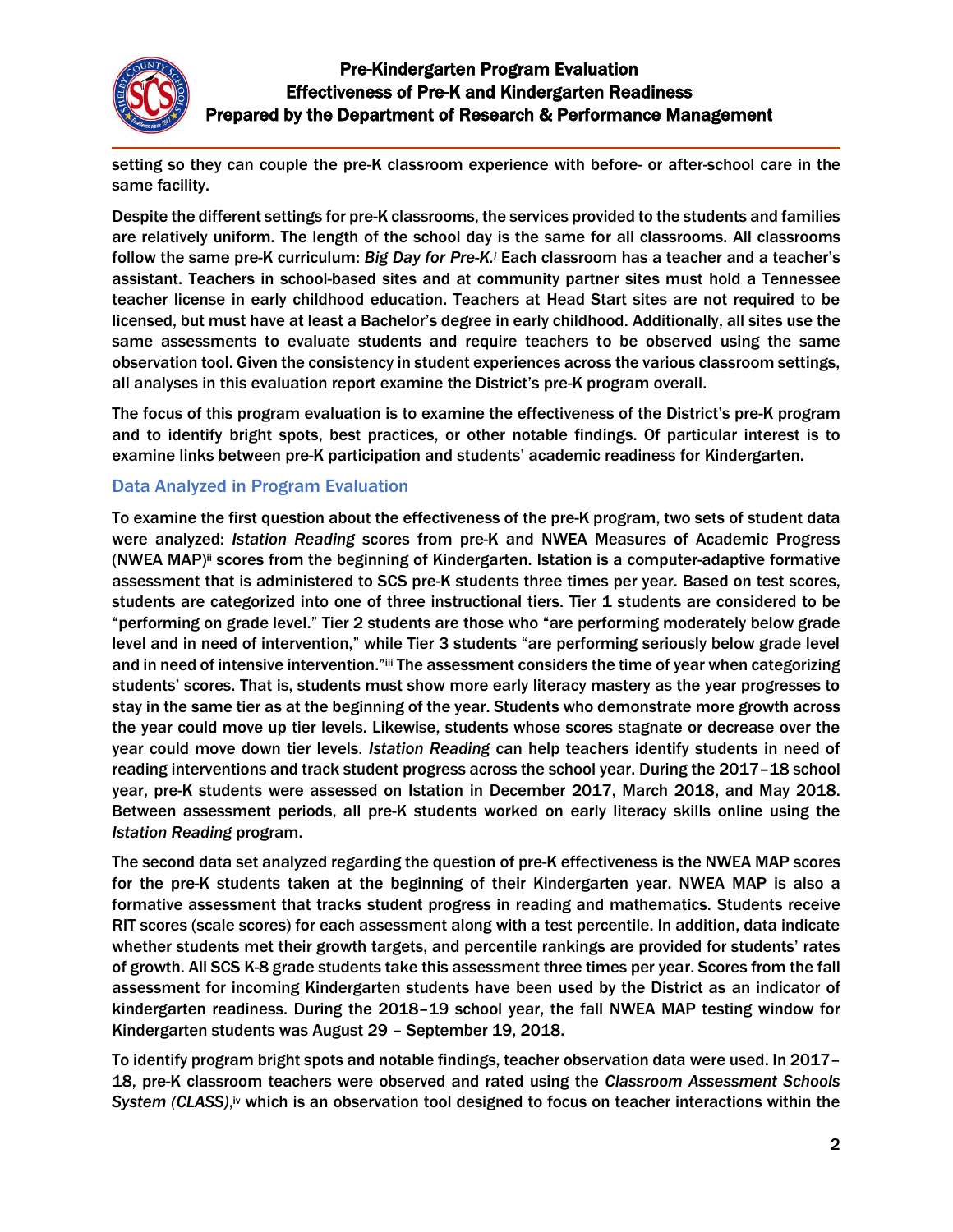

classroom. Ten indicators combine to create three different dimensions of classroom interactions: Emotional Support – the use of teaching behaviors that help students develop positive socialemotional skills; Classroom Organization – the use of teaching behaviors that help students develop skills to gain the most from the learning environment; and Instructional Support – the use of teaching behaviors that help students develop language and cognitive skills. During the 2017–18 school year, the majority of the CLASS observations occurred during fall semester, and were conducted by Early Childhood instructional advisors.

### Analyses and Results

### Question 1: Effectiveness of the Pre-K Program

### *Analyses of Istation Data*

Pre-K program effectiveness was first analyzed using a paired, pre-test/post-test score comparison of the December 2017 and May 2018 test scores. These two test times were selected (and the March 2018 assessment scores excluded) to be able to examine the greatest amount of program impact due to pre-K participation. To be included in the analyses, students had to have test scores for both the December 2017 and the May 2018 test administrations. Two thousand four hundred twentyeight (2,428) students were included in the analyses.

The table below shows the percentage of students who scored in each tier level at each time period. In December, almost 55% of students were in Tier 1 or performing at grade level. Approximately 45% of students scored in Tier 2 or Tier 3, indicating some level of intervention was necessary. In May, the percentage of students in Tier 1 had increased to 78% and the percentages of students in both Tier 2 and Tier 3 had decreased. Overall, participating in the pre-K program boosted several students to perform on grade level in early literacy as measured by *Istation Reading*.

| Percentage of Students in Each Istation Tier Level<br><b>Students with Both Assessment Scores Only (N = 2,428)</b> |               |                 |  |
|--------------------------------------------------------------------------------------------------------------------|---------------|-----------------|--|
| <b>Tier Level</b>                                                                                                  | December 2017 | <b>May 2018</b> |  |
| Tier 1                                                                                                             | 54.7%         | 78.0%           |  |
| Tier 2                                                                                                             | 20.5%         | 12.5%           |  |
| Tier 3                                                                                                             | 24.8%         | 9.5%            |  |

A second analysis of the effectiveness of the pre-K program examined student growth by analyzing scores of students who were in Tier 2 or Tier 3 in December (N = 1,101). Students' *Istation Reading* scores were subtracted from the lowest score required to be classified as scoring in Tier 1, thereby determining how many points each student was below Tier 1. In December, students were on average 11.0 points below the Tier 1 level. The same process was repeated for the same students in May, using May scores and tier cut points, at which time these students scored on average 3.3 points *above* the lowest Tier 1 score. Students' difference scores for December and May were analyzed using a paired t-test, which revealed a statistically significant difference  $(t_{(1,100)} = 28.12; p < .01)$ . This increase showed that the Tier 2 and Tier 3 students, on average, gained enough early literacy skills to no longer be considered needing intervention, according to the Istation definitions.

Both analyses of Istation data from December to May revealed that the early literacy skills of students enrolled in the pre-K program increased over the year. Many students moved up tier levels, with approximately 23% more students scoring in Tier 1. Additionally, analyses of struggling students' scores revealed strong growth for this group over the year.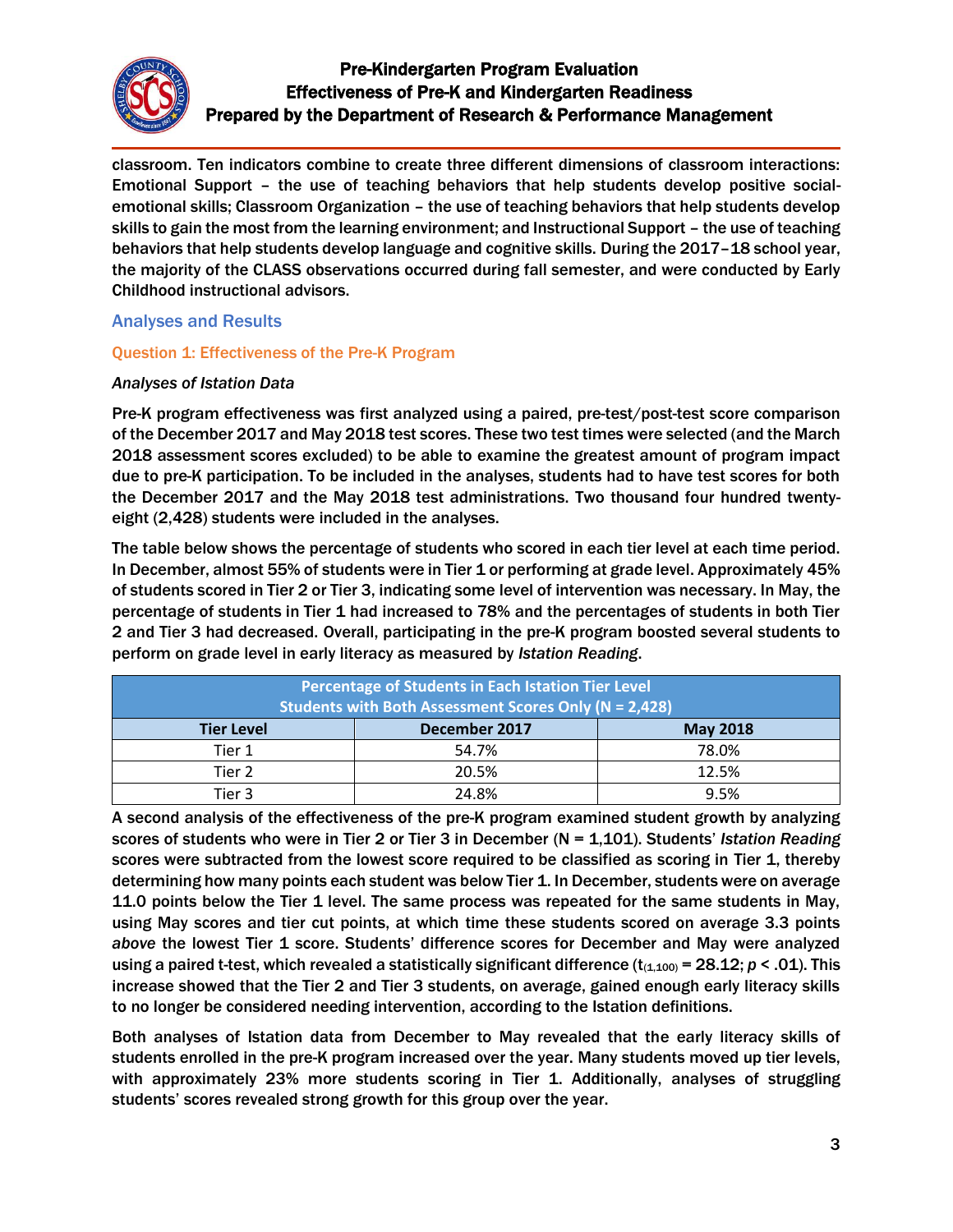

### *Analyses of Kindergarten Readiness*

Another way to examine the effectiveness of the pre-K program is by examining how prepared pre-K students are when they enter Kindergarten the following school year. For these analyses, the same group of pre-K students' data were analyzed as were used in the previous analyses: students who have both December and May Istation data ( $N = 2,428$ ). This restriction serves as a proxy to identify students who were enrolled in the program for at least six months (students who were substantially served). Since the pre-K program follows a continuous enrollment policy, students could be enrolled for only part of the year. Data for students enrolled fewer than six months may not reflect program impact due to a shortened participation time. Including these data would lead to inconclusive findings.

The District considers incoming Kindergarten students to be "Kindergarten ready" in reading and mathematics if they score at the 50th percentile or above on the fall NWEA MAP assessment. This equates to a MAP Reading RIT score (scale score) >= 141, and a MAP Mathematics RIT score >= 140. Approximately 75% of the students with both December and May Istation test scores also had NWEA MAP scores at the beginning of the Kindergarten year.

The first row of the table below shows that approximately 48% of the students who attended pre-K were Kindergarten ready in reading and approximately 42% in mathematics. However, it makes sense to limit these analyses to only pre-K students who were in Istation Tier 1 in May, or those who were "performing on grade level" at the end of pre-K. Students not in Tier 1, or those identified as needing some level of intervention, at the end of pre-K are unlikely to meet the District's criteria for Kindergarten Readiness. Again, approximately 75% of the May Tier 1 students had NWEA MAP scores. The second row in the table below shows that approximately 55% of students met the benchmark of being Kindergarten ready in reading and approximately 50% met the criterion in mathematics.

| Percentage of Pre-K Students Kindergarten Ready on NWEA MAP |         |            |                    |            |
|-------------------------------------------------------------|---------|------------|--------------------|------------|
|                                                             | Reading |            | <b>Mathematics</b> |            |
|                                                             | N       | % KK Ready | N                  | % KK Ready |
| All pre-K students                                          | 1,852   | 48.3%      | 1,834              | 41.9%      |
| May Tier 1 pre-K students                                   | 1,447   | 55.0%      | 1,433              | 49.3%      |

*Discussion of Istation and NWEA MAP Results*

Whether looking at all pre-K students or only those who were classified at Tier 1 students at the end of pre-K, roughly half the students were Kindergarten ready in reading at the beginning of the Kindergarten year. This is a notable drop from the pre-K year-end finding that 78% of students were performing on grade level (i.e., in Tier 1). This discrepancy between the end of pre-K and the beginning of Kindergarten for the same group of students could indicate summer learning loss. However, it also brings into question how closely aligned the pre-K and the early elementary school measures are that are being used by the District to assess students. Part of the difference has to do with the percentile cuts used as the benchmark criterion. Istation classifies scores in the 40th percentile or higher as Tier 1 scores.vii The District determined that NWEA MAP scores at the 50th percentile or higher in Reading met the benchmark of Kindergarten ready.

Another difference might be the specific content assessed by the two measures. Istation's subtests include Letter Knowledge, Listening Comprehension, and Vocabulary at the pre-K level. In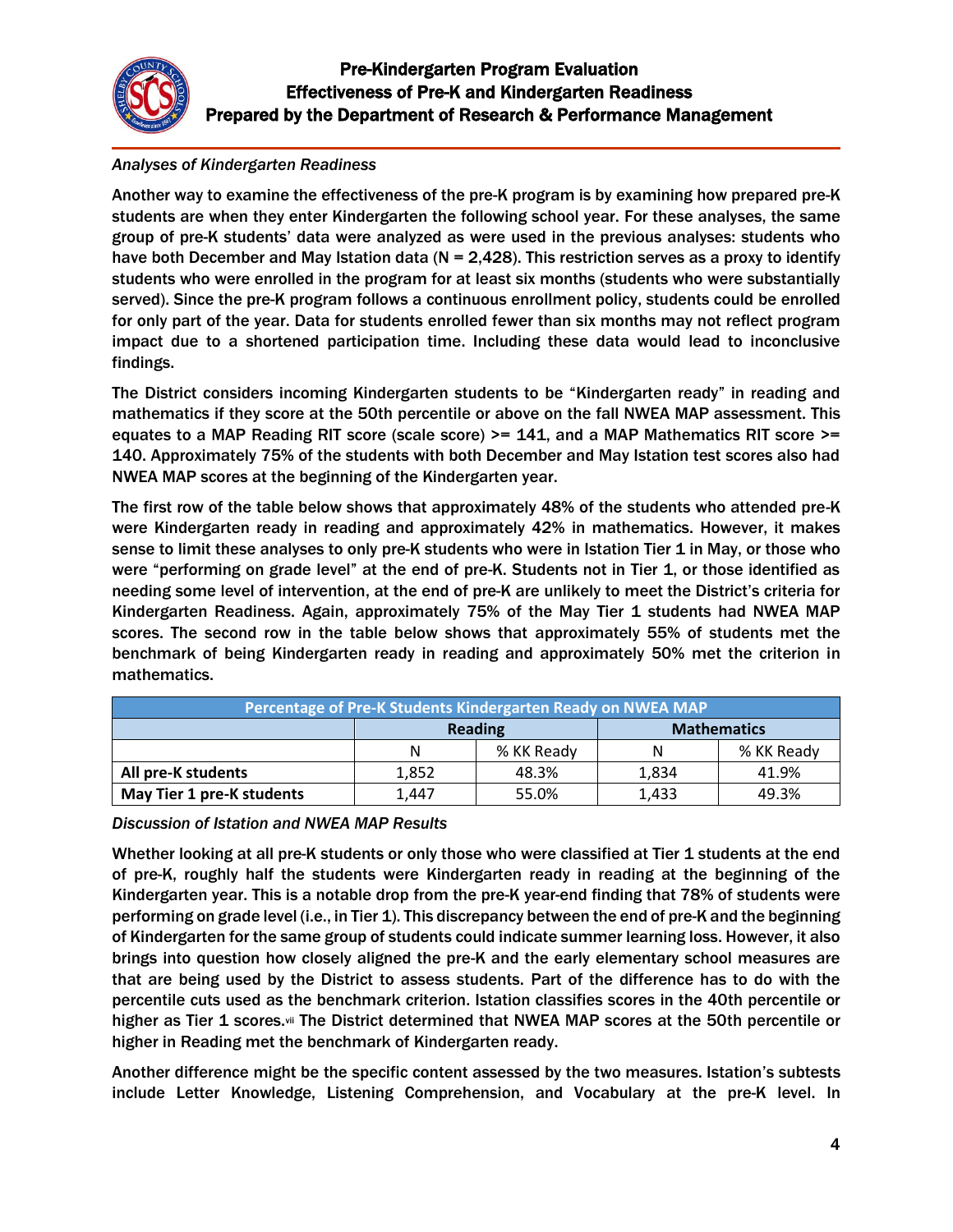

 $\overline{\phantom{a}}$ 

# Pre-Kindergarten Program Evaluation Effectiveness of Pre-K and Kindergarten Readiness Prepared by the Department of Research & Performance Management

Kindergarten, NWEA MAP assesses four subtests: 1) Print Concepts, Phonological Awareness, Phonics; 2) Word and Sentence Composition, Writing; 3) Vocabulary Acquisition; and 4) Reading. While the category labels for NWEA MAP are broader than for *Istation Reading*, there is no way to know exactly what is being assessed. Individual assessment questions are not available for analysis for either of the measures. Therefore, it is not possible to know, for example, whether NWEA MAP captures more in the Print Concepts, Phonological Awareness, Phonics category in Kindergarten than Istation's Letter Knowledge category in pre-K. Even when the assessment category labels are relatively similar (e.g., Vocabulary and Vocabulary Acquisition) questions remain as to how similar the assessments are. For example, a vocabulary assessment asking students to correctly label pictures is quite different than an assessment that asks children for definitions of words. Again, access to the assessment content would be needed to answer these questions.

Finally, it is important to remember that both *Istation Reading* and NWEA MAP are formative assessments, not achievement tests. Both are designed to track student growth over time and to identify at-risk students for intervention. Tier 1 students in *Istation Reading* are defined as "performing on grade level." This does not mean that students in Tier 1 have mastered all the gradelevel skills assessed. It simply means that based on the assessment, at that time, nothing flags the students for intervention. Therefore, students who are in Tier 1 at the end of pre-K are not guaranteed to score as "Kindergarten ready" at the beginning of Kindergarten.

#### Question 2: Bright Spots and Findings of Note

The second purpose of this program evaluation was to identify bright spots, best practices, or other findings of note. This question was examined by analyzing teacher observation data from the *Classroom Assessment Schools System (CLASS)* and examining whether those data are associated with Kindergarten readiness. The data file from the previous analyses on pre-K effectiveness was used for these analyses with an additional constraint. Any teachers whose rosters had only five (or fewer) students with complete data were also removed from the analyses. This was done in an attempt to limit the analyses to relatively stable classrooms. Any classrooms with more than five students with missing data were likely experiencing late enrollments and other disruptions for the majority of the students. As a result of these constraints, descriptive analyses of CLASS Observation data were conducted on 176 pre-K teachers.

CLASS rates teacher interactions within the classroom on three domains, all related to supporting positive student growth. The first domain, Emotional Support, is measured by indicators of Positive Climate, Negative Climate, Teacher Sensitivity, and Regard for Student Perspectives. The second domain is Classroom Organization. It is measured by indicators for Behavior Management, Productivity, and Instructional Learning Formats. Finally, the Instructional Support domain is measured by indicators for Concept Development, Quality of Feedback, and Language Modeling.

Each indicator was rated from one to seven with higher scores indicating that more of the behaviors were observed. CLASS calculates domain scores by averaging the scores for the indicators within each domain.<sup>2</sup> The table below shows the mean rating score and the score range for each CLASS domain. The Emotional Support domain had a mean score of 6.2 out of a possible 7.0. The Classroom

<sup>2</sup> For the Negative Climate indicator in the Emotional Support domain, higher scores also indicate greater instances of negative climate interactions. The CLASS formula adjusts scores for this indicator when the Emotional Support domain score is calculated so that a higher score in Emotional Support indicates more instances of positive emotional support interactions.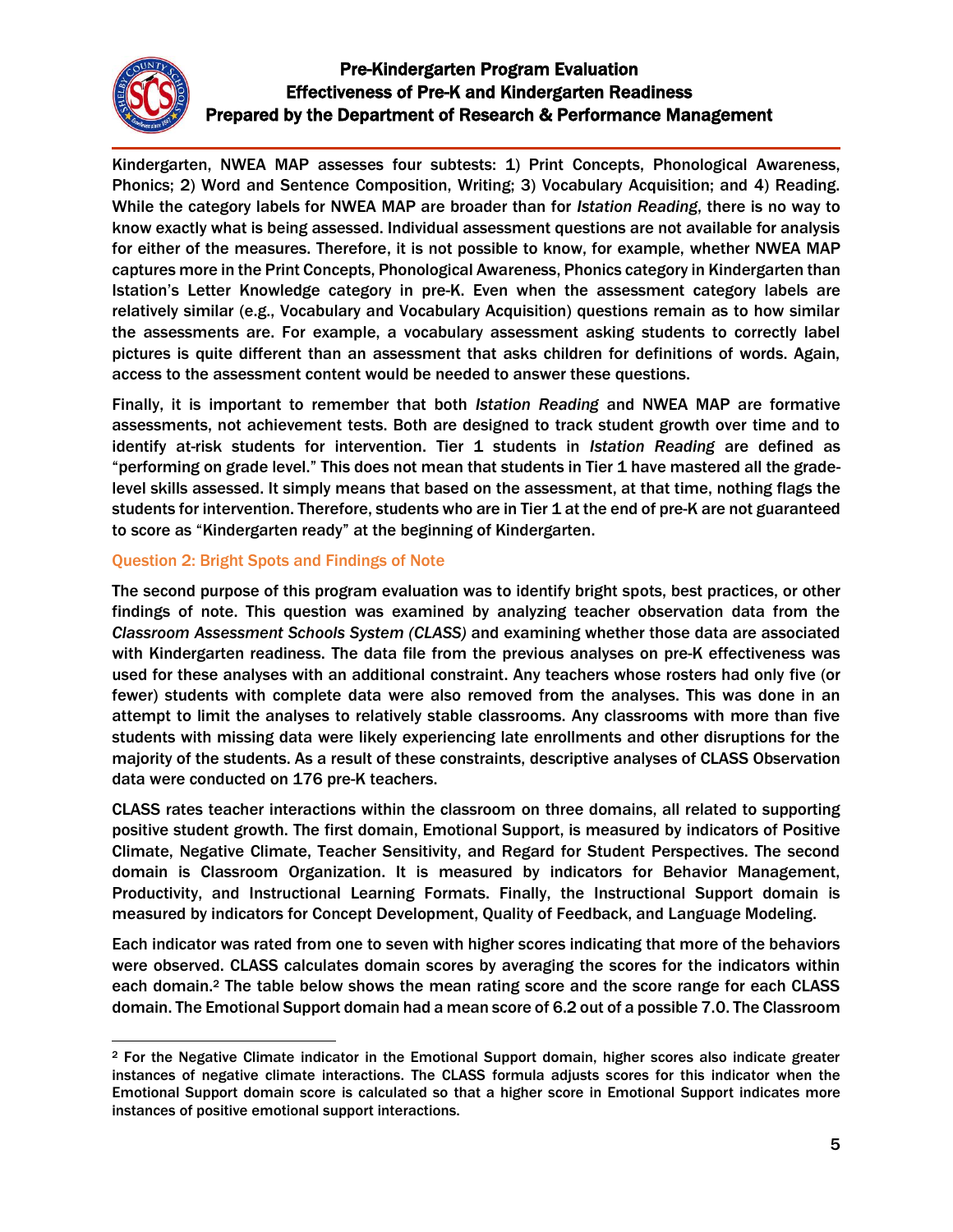

Instruction domain had a mean score of 5.9, whereas the Instructional Support domain had a mean score of 4.1.

| <b>Teacher Scores on CLASS Observation Domains</b><br>$(N=176)$ |                   |                    |  |
|-----------------------------------------------------------------|-------------------|--------------------|--|
| <b>CLASS Domain</b>                                             | <b>Mean Score</b> | <b>Score Range</b> |  |
| <b>Emotional Support</b>                                        | 6.2               | $4.0 - 7.0$        |  |
| <b>Classroom Organization</b>                                   | 5.9               | $3.5 - 7.0$        |  |
| <b>Instructional Support</b>                                    |                   | $1.0 - 7.0$        |  |

*Predicting Kindergarten Readiness using CLASS Domain Scores*

A set of multiple regression analyses was conducted to determine the relation between the CLASS observation scores the students' pre-K teachers received and students' NWEA MAP scores at the beginning of the kindergarten year. As discussed earlier, accessing data for the pre-K students was challenging. Therefore, much of the typical student-level data that are used as covariates or entered as predictors are not available for this data set. The data used as predictors in this analysis included the three CLASS observation domain scores, the student's *Istation Reading* May score and the student's age in months on the first day of kindergarten.

The first analysis was conducted using NWEA MAP reading scores as the outcome variable. Results indicated that students' *Istation Reading* May scores, students' age at the beginning of Kindergarten, the Emotional Support domain and the Classroom Organization domain significantly predicted NWEA MAP reading scores ( $F_{(5,1836)} = 75.43$ ;  $p < .001$ ), although combined they explained only 17% of the variance  $(R^2 = .17)$ .

The Beta coefficients in the table below show the amount of impact any individual predictor has on the students' reading score. The students' *Istation Reading* score in May had the biggest impact. For every one standard deviation the *Istation Reading* score increased, the NWEA MAP reading score increased one-third of a standard deviation, or approximately 3.3 RIT scale score points. Students' age at Kindergarten, the Emotional Support domain observation score, and the Classroom Organization domain observation score all had lesser impact. Interestingly, Emotional Support had a negative impact on NWEA MAP reading scores (i.e., as Emotional Support scores increased, NWEA MAP reading scores decreased).

| <b>Beta Coefficients and Significance Levels for</b><br><b>Multiple Regression Analysis of NWEA MAP Reading</b> |                          |                           |  |
|-----------------------------------------------------------------------------------------------------------------|--------------------------|---------------------------|--|
| <b>Predictor Variable</b>                                                                                       | <b>Standardized Beta</b> | <b>Significance Level</b> |  |
| <b>Istation Score in May</b>                                                                                    | .33                      | $< .001*$                 |  |
| Age at Kindergarten                                                                                             | .18                      | $< .001*$                 |  |
| <b>Emotional Support</b>                                                                                        | $-.12$                   | $.001*$                   |  |
| <b>Classroom Organization</b>                                                                                   | .14                      | $< .001*$                 |  |
| <b>Instructional Support</b>                                                                                    | $-.03$                   | .31                       |  |

\*Denotes statistical significance at the .05 level.

The second analysis examined NWEA MAP mathematics scores as the outcome variable. The findings were quite similar to the findings for reading. Again, students' *Istation Reading* May scores, students' age at Kindergarten, the Emotional Support domain, and the Classroom Organization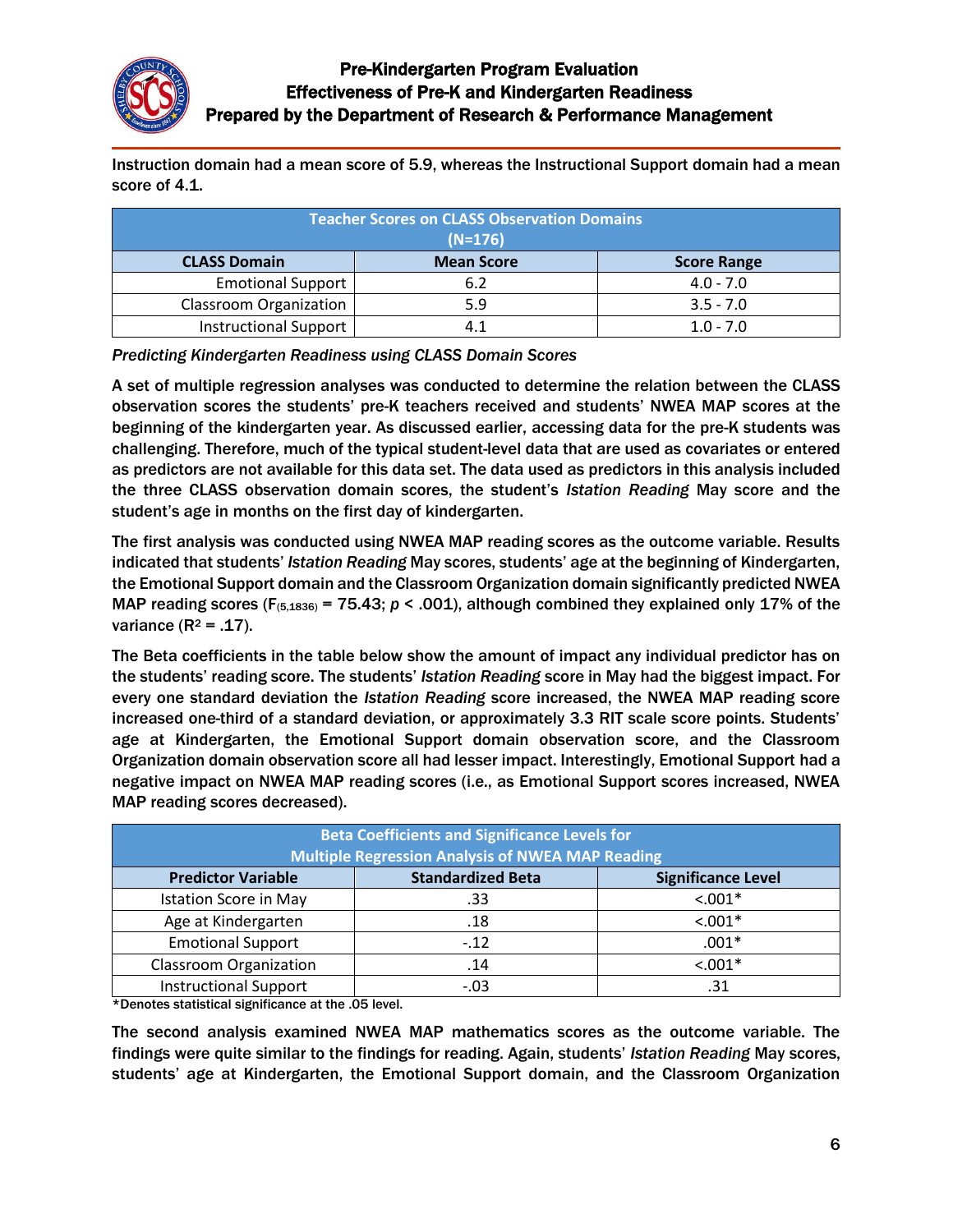

domain all significantly predicted NWEA MAP mathematics scores (F(5,1818) = 86.79; *p* < .001). Again, as with reading, combined these predictors explained very little (19%) of the variance ( $R^2 = .19$ ).

The Beta coefficients presented below show that the students' *Istation Reading* score had the greatest impact on NWEA MAP mathematics scores. For every one standard deviation *Istation Reading* scores increased, NWEA MAP mathematics scores increased just over one-third of a standard deviation, or approximately 3.9 RIT scale score points. Age at Kindergarten had the next greatest impact, increasing NWEA MAP mathematics scores by one-fifth of a standard deviation for every one standard deviation students' age increased. This equated to approximately 2.2 RIT scale score points. The impact of the Emotional Support and Classroom Organization domains was minimal.

| <b>Beta Coefficients and Significance Levels for</b><br><b>Multiple Regression Analysis of NWEA MAP Mathematics</b> |                          |                           |  |
|---------------------------------------------------------------------------------------------------------------------|--------------------------|---------------------------|--|
| <b>Predictor Variable</b>                                                                                           | <b>Standardized Beta</b> | <b>Significance Level</b> |  |
| <b>Istation Score in May</b>                                                                                        | .36                      | $< .001*$                 |  |
| Age at Kindergarten                                                                                                 | .20                      | $< .001*$                 |  |
| <b>Emotional Support</b>                                                                                            | $-.07$                   | $.05*$                    |  |
| <b>Classroom Organization</b>                                                                                       | .08                      | $.04*$                    |  |
| <b>Instructional Support</b>                                                                                        | $-.04$                   | .11                       |  |

\*Denotes statistical significance at the .05 level.

#### *Predicting Kindergarten Readiness using CLASS Item Indicator Scores*

There were two findings in the above analyses that led to another set of regression analyses. The first was that very little of the variance was explained using CLASS domain summary scores as predictors. The second was the finding that the Emotional Support domain was negatively associated with NWEA MAP scores at Kindergarten. The second set of regression analyses used the scores on the individual CLASS item indicators as predictors instead of using the three domain summary scores. Since the Instructional Support domain was not a significant predictor for either NWEA MAP reading scores or NWEA MAP mathematics scores, its underlying item indicators were not included in these regression analyses.

The Emotional Support Domain consists of:

- Positive Climate such as social conversation, smiling, positive expectations, and respectful language
- Negative Climate such as irritability, yelling, threats, and sarcasm
- Teacher Sensitivity such as anticipating problems and planning accordingly, and providing individualized support
- Regard for Student Perspective such as following students' leads, allowing choice, and encouraging student talk

The Classroom Organization Domain consists of:

- Behavior Management such as clear expectations, efficient redirection, and consistency
- Productivity such as few disruptions during learning time, clear instructions, and brief transitions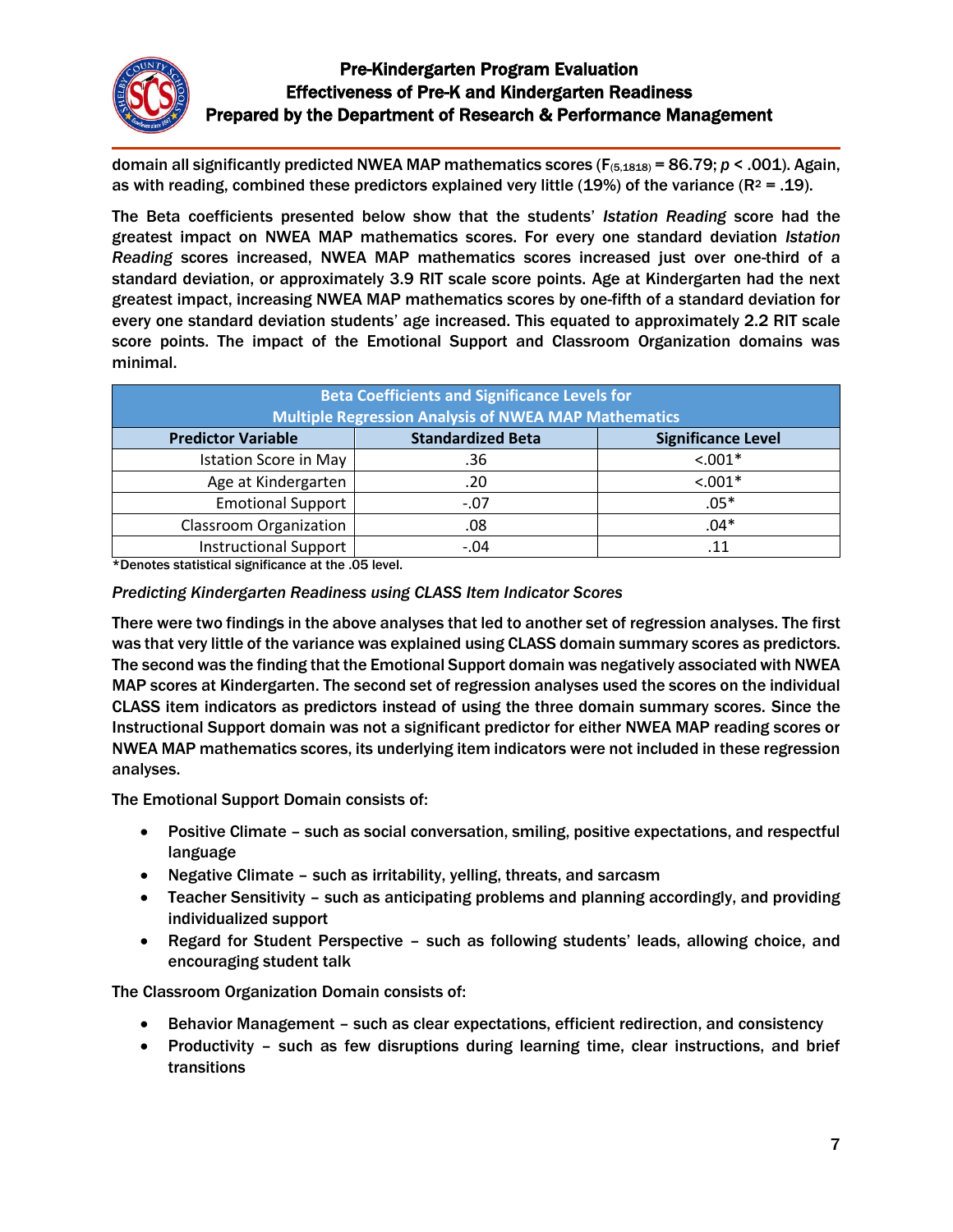

 Instructional Learning Formats – such as effective questioning, hands-on opportunities, and summaries of learning objectives

Again, two multiple regression analyses were performed. The first examined NWEA MAP reading scores as the outcome variable. The predictor variables included the seven item indicators delineated above along with *Istation Reading* May score and students' age at Kindergarten. The findings revealed that this model significantly predicted NWEA MAP reading scores ( $F_{(9,1832)} = 43.37$ ;  $p \le$ .001). The amount of variance explained by the equation (18%), however, remained quite low ( $R^2$  = .18).

Students' *Istation Reading* scores and their age at Kindergarten, again, had a greater impact than the other predictors and the magnitude was the same as in the previous regression analysis. Only one item indicator from the Emotional Support domain and one from the Classroom Organization domain significantly impacted NWEA MAP reading score. Teacher Sensitivity from the Emotional Support domain negatively impacted NWEA MAP reading score. For every standard deviation the Teacher Sensitivity rating increased, NWEA MAP reading scores decreased by just over one-tenth of a standard deviation, which is approximately 1.2 RIT scale score points. Productivity, from the Classroom Organization domain, had approximately the same magnitude of impact, although it was in the positive direction.

| <b>Beta Coefficients and Significance Levels for</b><br><b>NWEA MAP Reading Multiple Regression Analysis</b> |                          |                           |  |
|--------------------------------------------------------------------------------------------------------------|--------------------------|---------------------------|--|
| <b>Predictor Variable</b>                                                                                    | <b>Standardized Beta</b> | <b>Significance Level</b> |  |
| <b>Istation Score in May</b>                                                                                 | .33                      | $< .001*$                 |  |
| Age at Kindergarten                                                                                          | .18                      | $< .001*$                 |  |
| Positive Climate                                                                                             | .03                      | .51                       |  |
| <b>Negative Climate</b>                                                                                      | $-.02$                   | .37                       |  |
| <b>Teacher Sensitivity</b>                                                                                   | $-.12$                   | $.001*$                   |  |
| <b>Regard for Student Perspective</b>                                                                        | $-.03$                   | .34                       |  |
| <b>Behavior Management</b>                                                                                   | .01                      | .87                       |  |
| Productivity                                                                                                 | .11                      | $.001*$                   |  |
| <b>Instructional Learning Formats</b>                                                                        | .01                      | .70                       |  |

\*Denotes statistical significance at the .05 level.

The multiple regression analysis for NWEA MAP mathematics scores was similar as well. The same set of predictor variables was entered into the equation which resulted in a statistically significant model predicting NWEA MAP mathematics scores ( $F_{(9,1814)}$  = 49.80;  $p < .001$ ), which accounted for 20% of the variance  $(R^2 = .20)$ .

The Beta coefficients presented in the table below indicate that *Istation Reading* scores and students' age at Kindergarten had the greatest impact on the model. The only item indicator to have a significant impact was Teacher Sensitivity, which again had a slight negative impact.

| <b>Beta Coefficients and Significance Levels for</b>     |                          |                           |
|----------------------------------------------------------|--------------------------|---------------------------|
| <b>NWEA MAP Mathematics Multiple Regression Analysis</b> |                          |                           |
| <b>Predictor Variable</b>                                | <b>Standardized Beta</b> | <b>Significance Level</b> |
| Istation Score in May                                    | .36                      | $< 0.001*$                |
| Age at Kindergarten                                      | .20                      | $< 0.001*$                |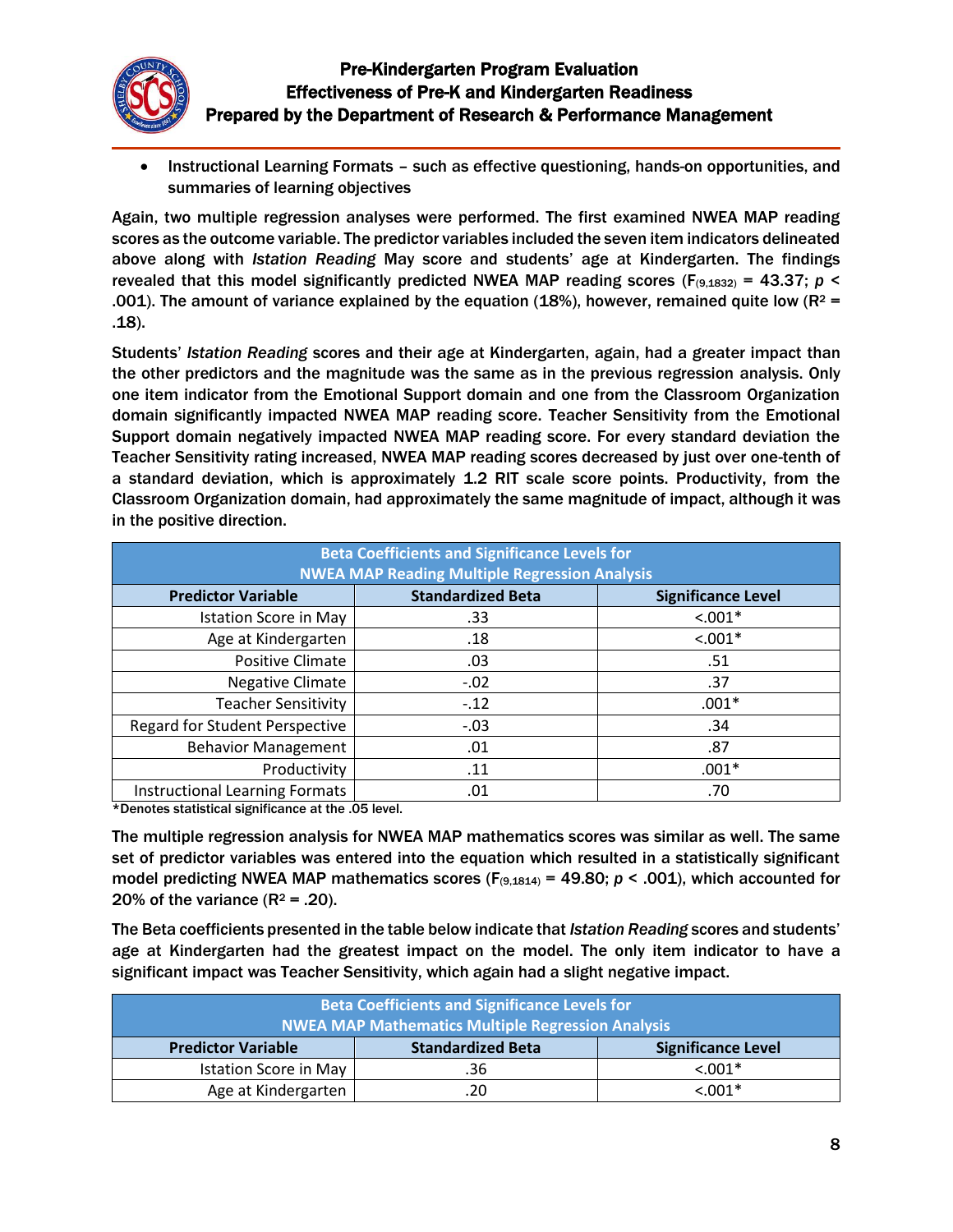

| Positive Climate                      | .05    | .17    |
|---------------------------------------|--------|--------|
| Negative Climate                      | $-.04$ | .10    |
| <b>Teacher Sensitivity</b>            | $-.09$ | $.02*$ |
| <b>Regard for Student Perspective</b> | $-.04$ | .18    |
| <b>Behavior Management</b>            | $-.02$ | .68    |
| Productivity                          | .06    | .09    |
| Instructional Learning Formats        | .003   | .91    |

\*Denotes statistical significance at the .05 level.

#### *Discussion of CLASS Observation Analyses*

Several interesting findings emerged with the second set of multiple regression analysis. First is that only one item indicator from each CLASS domain significantly impacted the outcome variables. For the Emotional Support domain, it was Teacher Sensitivity. For Classroom Organization, it was Productivity. Although other item indicators make up the overall domains, when entered as separate predictors they did not impact the model. This is not to say that the other item indicators are insignificant in the context of a pre-K classroom, but rather they did not have a statistically significant impact on the outcome variables examined in these analyses (NWEA MAP scores at the beginning of Kindergarten).

A second interesting finding is that, although it had a very minor impact, Teacher Sensitivity consistently entered in the negative direction. As teacher sensitivity ratings increased, NWEA MAP scores decreased. On the surface this seems puzzling. However, a close look at the kinds of teacher actions rated by this indicator shows it partially measures teachers' ability to anticipate and resolve potential problems. Too much of this on the teacher's part might inadvertently be negatively impacting student cognitive growth. Minor problems that occur in classroom settings often allow students to develop problem solving skills. For example, there may not be enough art supplies on the table for each student to do the art project. Children without supplies have to figure out how to resolve the problem (e.g., by asking the teacher for more supplies, or by negotiating how to share the supplies among the students). A vigilant teacher who always has enough art supplies on the table to prevent potential struggles among students, may also be removing some naturally-occurring problem-solving opportunities which help develop cognitive skills in children.

Finally, it is important to note that the total amount of variance explained by any of the regression models ranged from 17-20%, with the majority of this coming from students' Istation May scores and their age at Kindergarten. Although the teacher interactions rated in the CLASS Observation rubric do not appear to align with NWEA MAP scores in Kindergarten, increasing and strengthening these kinds of teacher interactions do help with young students' social-emotional learning and likely create a more positive classroom climate for students.<sup>v</sup> Ultimately, though, factors other than those used in the regression analyses accounted for 80% or more of students' NWEA MAP scores. While identifying what these factors are is an interesting question to pursue, it is beyond the scope of this report given the limited data available for analysis.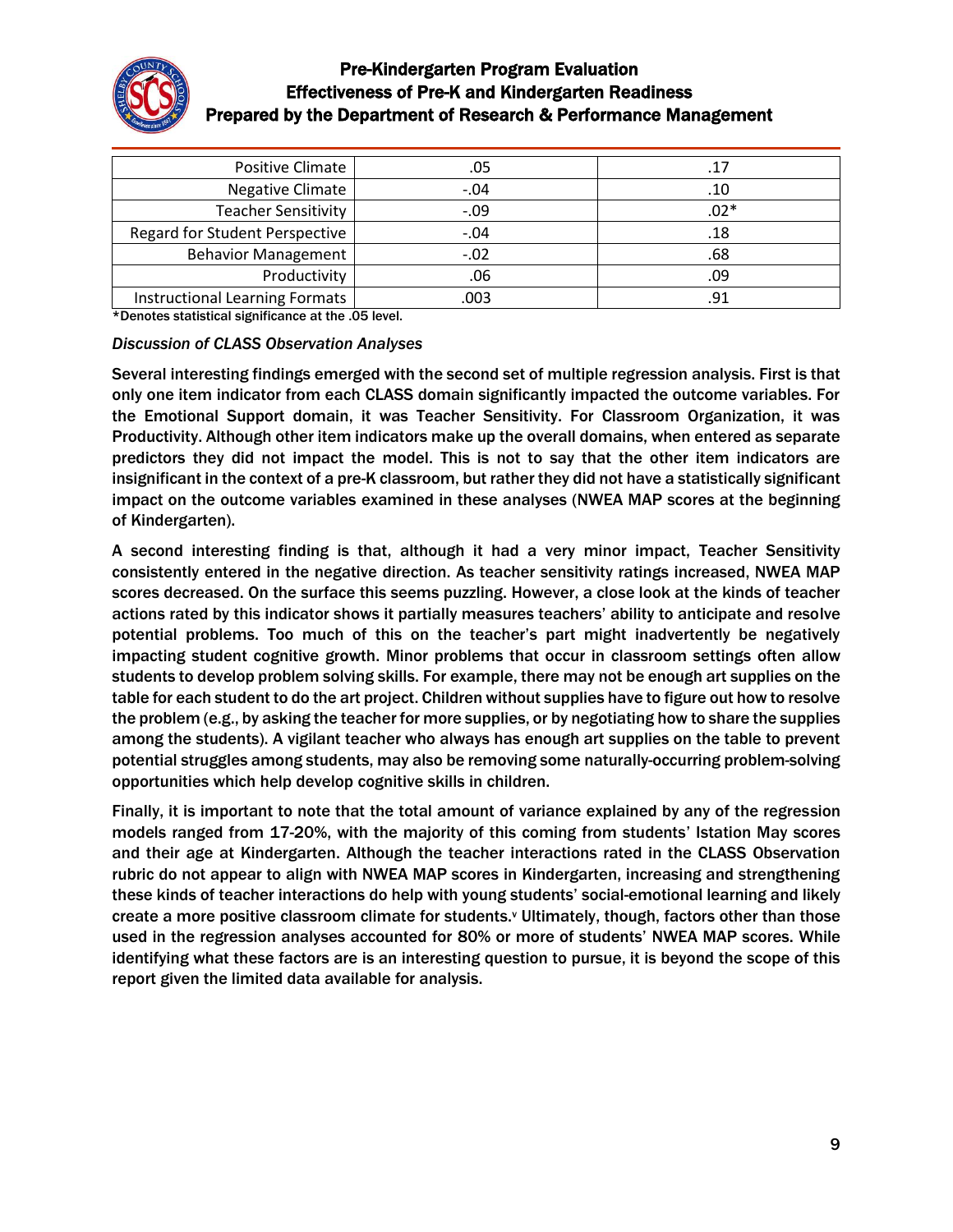

#### Discussion and Recommendations

#### Lack of Accessible Data

The purpose of this program evaluation of the District's pre-K program was two-fold. First, it sought to evaluate the program's effectiveness; and second to identify bright spots or best practices. Unfortunately, both these efforts were hampered by lack of accessible data for pre-K students.

Students in the pre-K program are assessed with multiple instruments to track their progress. At pre-K screening, which determines whether a child is eligible to enroll in the program, children are assessed with the *Brigance Early Childhood Screen III (3-5 years)vi*, which measures their developmental level in the areas of Physical Development, Language Development, Academic Skills/Cognitive Development, and Self-Help and Social-Emotional Skills. (In addition to the developmental screening, family income information and data on other academic risk factors are collected at this time.) Once enrolled in pre-K, students are assessed with the *Brigance Inventory of Early Developmentvii* three times per year to track skill mastery in the domains listed above plus Adaptive Behavior (daily life skills). Additionally, their receptive vocabulary skills (words they understand) are measured using the *Peabody Picture Vocabulary Test – 4 (PPVT-4)viii* at the beginning and the end of the school year. Finally, to track progress in early literacy skills, students are assessed three times per year using *Istation Reading, ix* which is a formative assessment.

Scores on all these measures would provide a rich data set to examine developmental and academic gains over time. However, due to technical challenges with extracting student assessment data from the pre-K student data platform that was used in 2017–18 (Child Plus), very little of this information is available for analysis. The only pre-K data available to be analyzed in the evaluation were student scores in *Istation Reading*.

The analyses of *Istation Reading* scores did reveal that students' early literacy skills generally improved over the year, however it would be expected that students' skills improve as they work through the Istation curriculum online. It would be helpful to be able to corroborate this finding by analyzing additional pre-K data related to academic progress. For example, pre-K students are assessed twice a year with the *Peabody Picture Vocabulary Test – 4 (PPVT-4)*, which is a standardized receptive vocabulary assessment appropriate for ages 2-1/2 years through adulthood. Standard scores from this assessment can be compared to determine vocabulary growth that is independent from a child's age. Therefore, increases in vocabulary identified by this assessment could speak more directly to the impact of pre-K participation on students' academic progress. Additionally, since students' academic progress is influenced by outside factors, it would be helpful to be able to access data on risk factors that may affect learning. In light of the data challenges involved in this program evaluation, the following recommendation is made:

Recommendation 1 – Before undergoing another program evaluation of the District's pre-K program, a system needs to be in place to assure that the academic and non-academic data of the pre-K students can be accessed in a format that can be analyzed. This recommendation is two-fold. First, the District and vendor must establish that student-level data files are easily accessible and available to the District from any data platform being considered for assessments or other student tracking.

Second, measures should be in place to ensure that the appropriate data formats are pulled for analyses. Again, using the *PPVT-4* as an example, students' scores are reported in a number of different ways, including a raw score, a standard score, and an age equivalent. The different score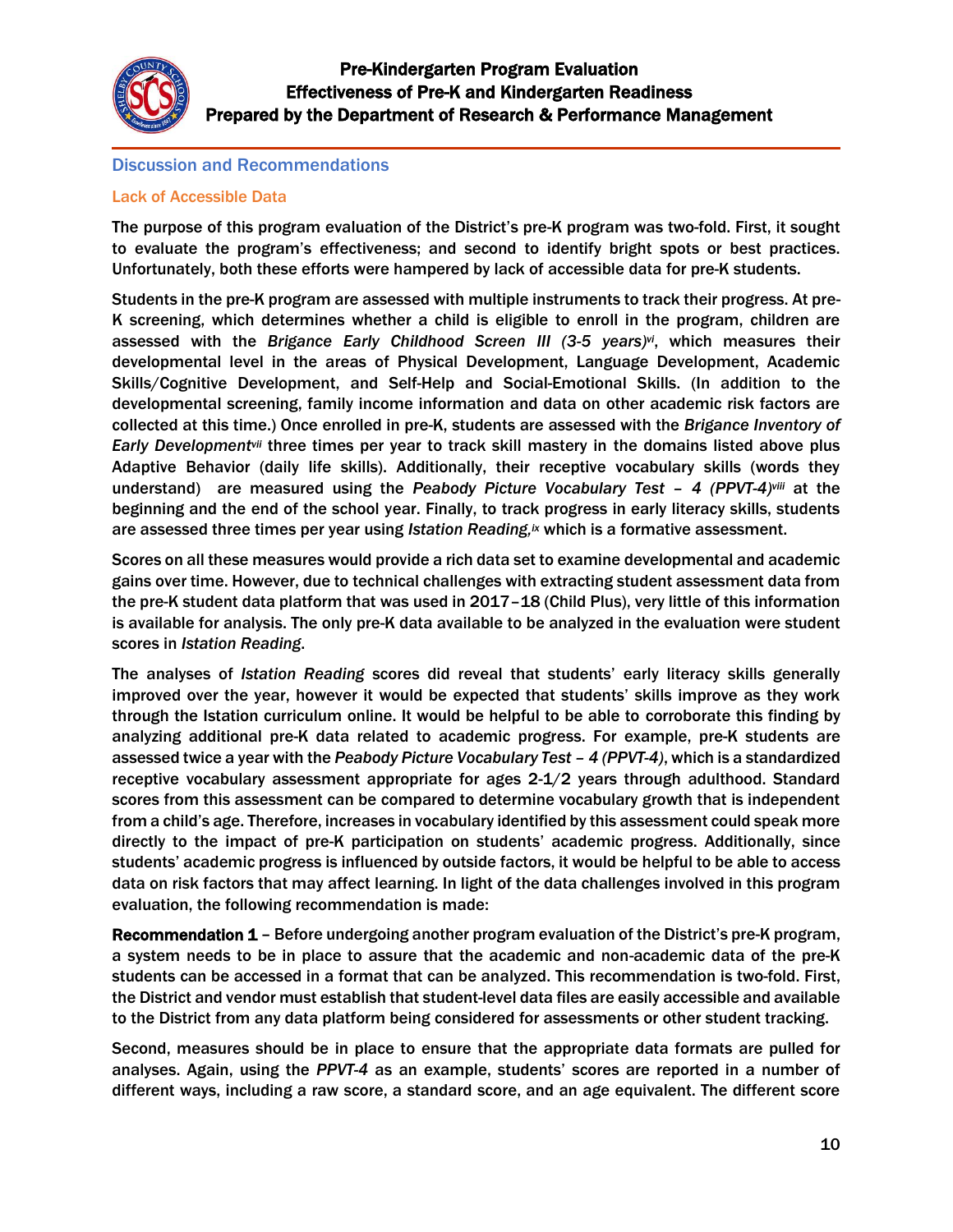

formats provide different kinds of information about the students' receptive vocabulary levels and choosing the correct score to use would depend on the analysis to be conducted. It is strongly recommended that Early Childhood hire a data analyst who is familiar with both using student data in the classroom *and* analyzing pre-K assessments to help manage the data collection process of pre-K student data. This data analyst could also help coordinate data access for future program evaluations.

Update from Early Childhood Program: Use of Assessment Data -As of the 2019-20 school year, the pre-K program will no longer be administering the PPVT-4. The Brigance Screening and Brigance Inventory assessments will continue to be used. The screening process will begin during pre-K enrollment and continue throughout as students acclimate to the learning environment. Parent input for the behavioral screening will be gathered during home visits and parent-teacher conferences. Data from these research-based measures will be used to develop individual cognitive and behavioral growth goals for each student enrolled in pre-K.

The pre-K program will continue to use Istation three times per year. The data from these assessments will be used to inform program plans and decisions, including decisions on individualization, ongoing monitoring, and resource allocation, and to inform and influence teacher practice through training, technical assistance/coaching, and professional development.

#### Revisit CLASS Observations

A second factor that emerged during the data analyses was how little variation there was in the CLASS observation scores across the 176 teachers whose observation data were included in the analyses. Possible scores for each domain ranged from 1.0 to 7.0, with a score of 1.0 indicating that few of the interactions in the domain were observed and 7.0 indicating that several were observed. The Emotional Support domain had an average score of 6.2, with scores ranging from 4.0 – 7.0. The average score for the Classroom Organization domain was 5.9 with scores ranging from 3.5 – 7.0. Both these domains had a standard deviation of less than 1.0. The Instructional Support domain had a bit more variability in scores, with an average of 4.1 and a range from 1.0 – 7.0. The standard deviation for this domain was just above 1.1.

The tightness of the scores for 176 observations could signal that the observers are experiencing observation drift. Observation drift is a phenomenon that occurs when trained observers conduct multiple observations. Over time, their judgments about whether observed interactions meet the criteria to be counted begin to drift from the observation scale standards. Many entities that use classroom observations as part of their ratings (such as Tennessee's Star Quality Program<sup>x</sup> for rating child care centers in the state), require trained observers to undergo reliability checks periodically. Observers whose scores are no longer reliable are re-trained so they can provide accurate observation scores.

Recommendation 2 – Personnel who conduct the CLASS Observations in the pre-K classrooms should be re-trained periodically to ensure they continue to be reliable observers of the classroom interactions. Further, it is recommended that the District not rely on train-the-trainer models to train new observers or re-train experienced observers. Instead staff members should attend sessions conducted by CLASS Observation trainers.

Update from Early Childhood Program: CLASS Observation Training – Beginning in the 2019-20 school year, CLASS Observation trainings will be aligned with SCS-specific classroom performance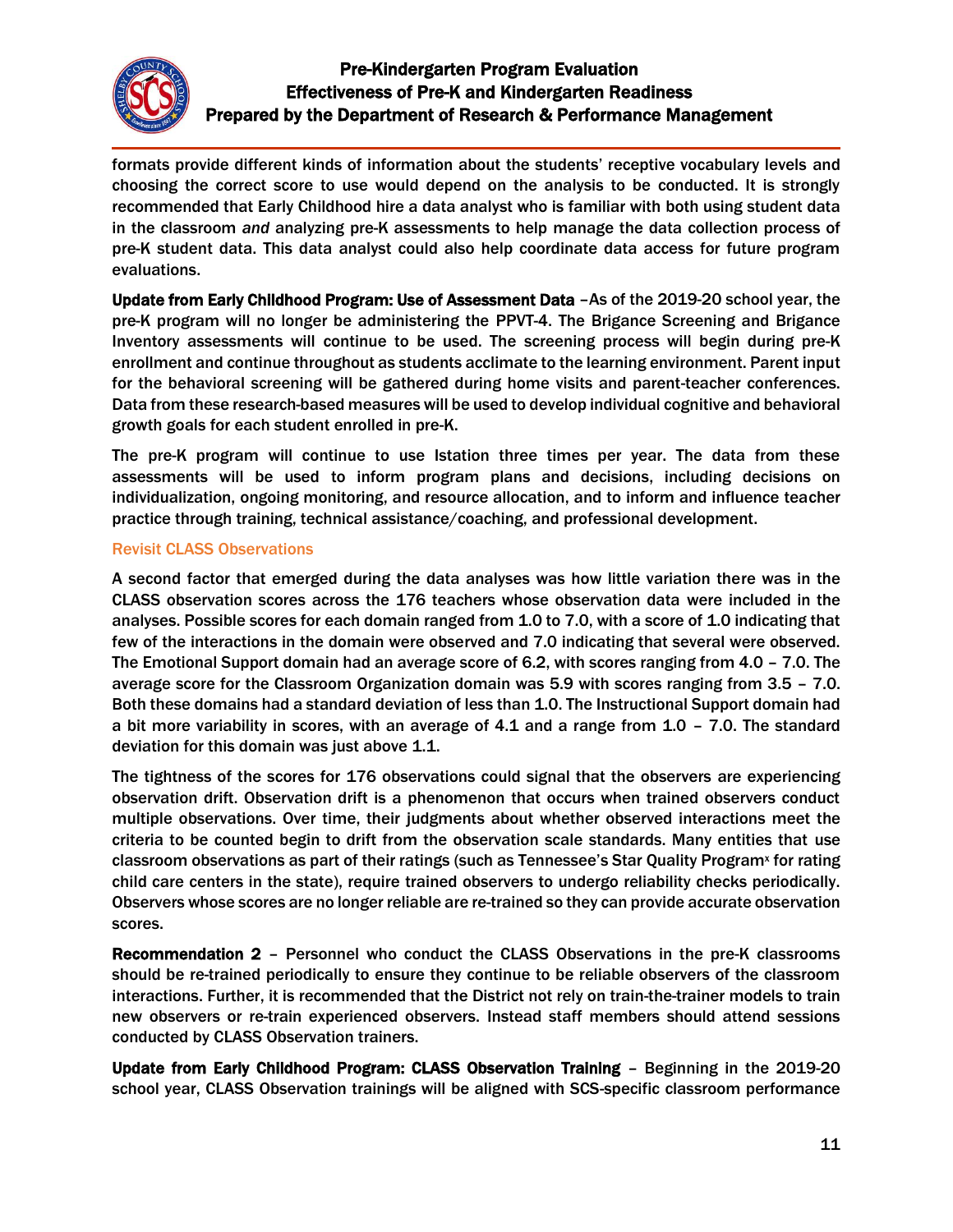

expectations. Professional development for classroom teachers will be provided by trained SCS pre-K staff focusing on high-quality student-teacher interactions that are expected to lead to improved academic and social-emotional outcomes for students. Professional development support will provide teachers with engagement and instructional strategies that will impact learning, development, and lifelong achievement.

#### Realistic Expectations of Assessments

A third issue related to a pre-K program evaluation would be to ensure that there are realistic expectations about the information that can be gained given the data and assessment scores being analyzed. For example, individual assessment questions in *Istation Reading* and NWEA MAP are not available so District staff cannot know the extent to which these assessments align either in the content of what is assessed (outside of broad domains) or in how to interpret test scores as they relate to each other. This will also be a consideration when the District switches from NWEA to Illuminate Educationxi as the provider of its universal screener. At the very least, District staff should remember that formative assessments and universal screeners are not achievement tests, and to consider them as such could provide a false reading of program effectiveness.

Recommendation 3 – Before engaging in another full-fledged evaluation of the pre-K program, preliminary and exploratory data analyses should be conducted to determine how pre-K *Istation Reading* scores align with Illuminate or scores from other new Kindergarten measures. SCS will have the opportunity to determine relationships between these two assessments during the 2019-20 school year, since pre-K students will complete the Illuminate assessment for the first time in spring 2020.

Update from Early Childhood Program: Use of Illuminate Screenings - The spring Illuminate/ Fastbridge administered by the pre-K teachers will identify each child's instructional and foundational levels of readiness for Kindergarten. In fall 2020, Kindergarten teachers will compare students Kindergarten Illuminate assessments to their pre-K assessment from the previous spring to quantify each student's performance level. In addition to providing Kindergarten teachers with instructional benchmark data, this comparison can also speak to summer learning loss from pre-K to Kindergarten entry.

### Examine Non-academic Impact of Pre-K Participation

Finally, there are many anecdotal accounts from Kindergarten teachers that students who have attended pre-K are much better prepared for Kindergarten in non-academic areas that are important to the day-to-day activities within a Kindergarten classroom. For example, pre-K participants are already familiar with school culture such as having a daily structure and routines, and with classroom expectations such as requesting permission and transitioning from one activity to another. According to teachers, students who already know "how school works" when they come to Kindergarten are able to settle in more quickly and begin focusing on academics compared to peers without this prior knowledge.

Recommendation 4 – A pre-K evaluation should be conducted to analyze the non-academic benefits of attending pre-K, including how familiarity with school routines is associated with being ready to focus on academic instruction. A non-academic analysis could potentially also examine Kindergarten students' family behaviors as well to determine whether children's participation in pre-K is associated with factors in the family's control, such as attendance or tardy rates in Kindergarten, or establishing routines for before-care and aftercare.